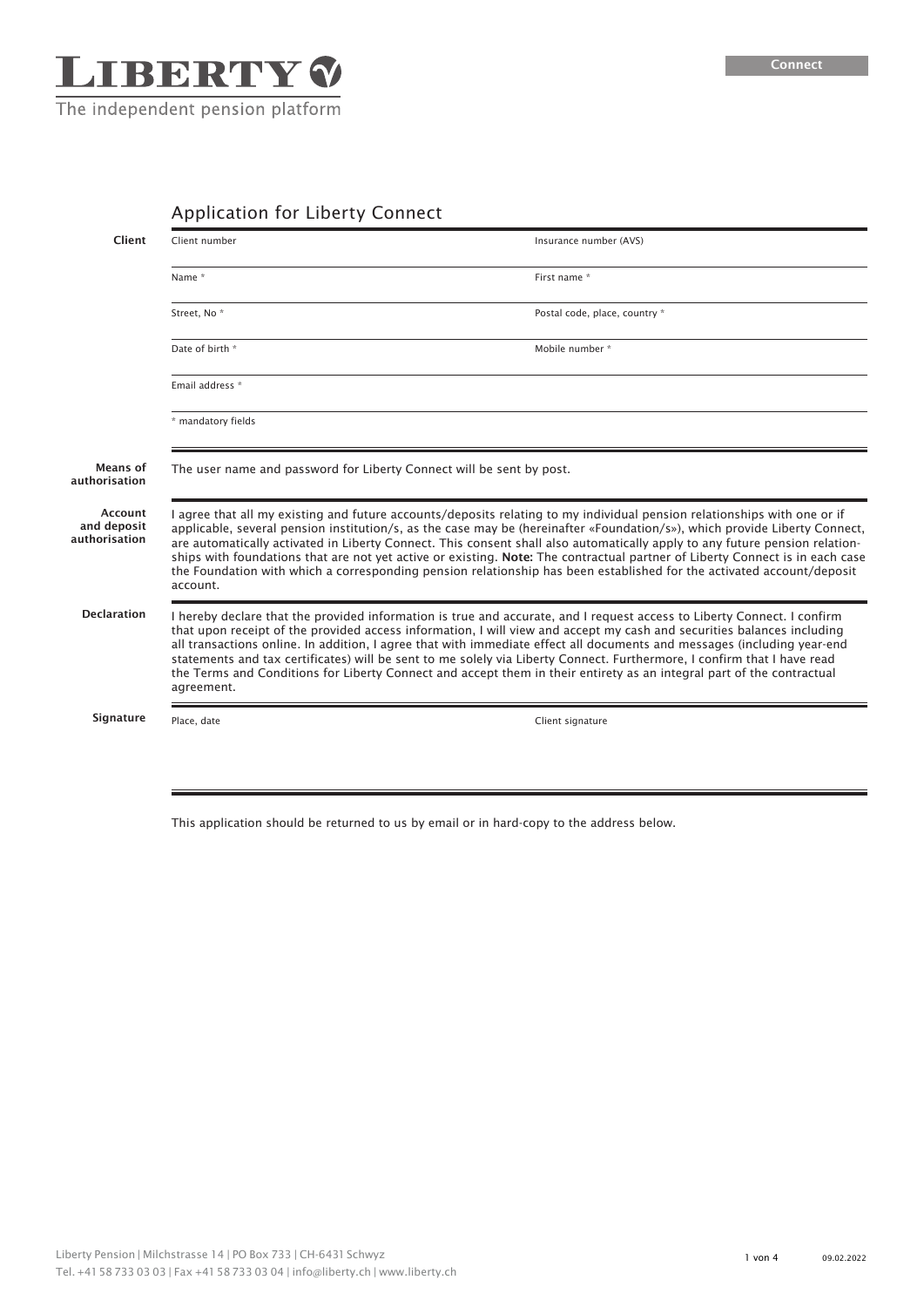# Terms and Conditions for Liberty Connect

## Art. 1 Liberty Connect, scope of use

Through Liberty Connect, the Foundation offers its account holders and their authorised consultants (hereafter, collectively, «Users») the possibility of consulting all the account holders' accounts and securities deposits in their chosen pension relationships online, and to undertake any administrative acts (e.g. issue instructions, place orders, make changes or send messages) at no additional charge.

To qualify for access to Liberty Connect, Users must fill in a separate application and have at least one pension relationship with the Foundation. Notwithstanding, the Foundation reserves the right, at its sole discretion, to accept or refuse to grant access to Liberty Connect. Users have no legal entitlement to access to Liberty Connect.

The scope of use of Liberty Connect shall always be determined by the Foundation. Moreover, the Foundation reserves the right to adapt, extend or cancel the functionalities of Liberty Connect at any time.

## Art. 2 Access and legitimation

To access Liberty Connect, Users must log in with the personal legitimation requested from the Foundation.

Users are required to CHANGE THE PASSWORD ISSUED BY THE FOUNDATION IMMEDIATELY AFTER THE FIRST LOGIN. For security reasons, Users are expressly advised to change their password periodically. The Foundation reserves the right to supplement, change or replace the legitimation data at any time.

Users expressly accept that their legitimation will only ever be validated by automated electronic and technical means, to the exclusion of any other means (e.g. verification of signature). Users entering the proper legitimation data shall be considered duly authorised to access the information without any need for any further verification. The Foundation shall deem persons who identify themselves using the means of legitimation as being entitled to use Liberty Connect and the available functions without further verification. User is responsible for all acts implemented relying on the aforementioned legitimation check.

### Art. 3 Special provisions

The account holder unreservedly acknowledges all actions in connection with his accounts/deposits undertaken via Liberty Connect relying on User's means of legitimation.

User acknowledges that administrative orders submitted through Liberty Connect are not processed immediately upon submission or around the clock, but depend, among other things, on working hours, processing times and the regulatory provisions of the Foundation. Consequently, the Foundation rejects any liability for belated or non-executed administrative orders.

The Foundation may at any time request that the relevant form provided by it be used for such administrative orders.

## Art. 4 Duty of diligence

Users shall keep the legitimation data referred to in Article 2 strictly confidential and safeguard it from any misuse by unauthorised parties. Liberty will never ask Users – neither by phone or in writing – to disclose their legitimation data. When changing their password, Users shall ensure that it is neither displayed nor stored without protection on any terminal. Users alone bear all and any risks in connection with the disclosure of their legitimation data.If Users suspect that unauthorised third parties have acquired knowledge of their password, they shall change the password immediately and, if necessary, ask the Foundation to block access to Liberty Connect. USERS BEAR ALL AND ANY CONSEQUENCES IN CONNECTION WITH THE USE – AND MISUSE – OF THEIR LEGITIMATION DATA. Accordingly, the Foundation rejects all liability for any damages that might arise in connection with the (unauthorised or abusive) use of User's legitimation data and terminals.

#### Art. 5 Data protection, security and internet-related risks

Users expressly accept that access to Liberty Connect and the corresponding data transmission shall take place via the Internet. Users recognise that the Internet and public radio network are global networks which are publicly accessible worldwide.

The Foundation takes all technical and organisational measures to safeguard Users' data against unauthorised access or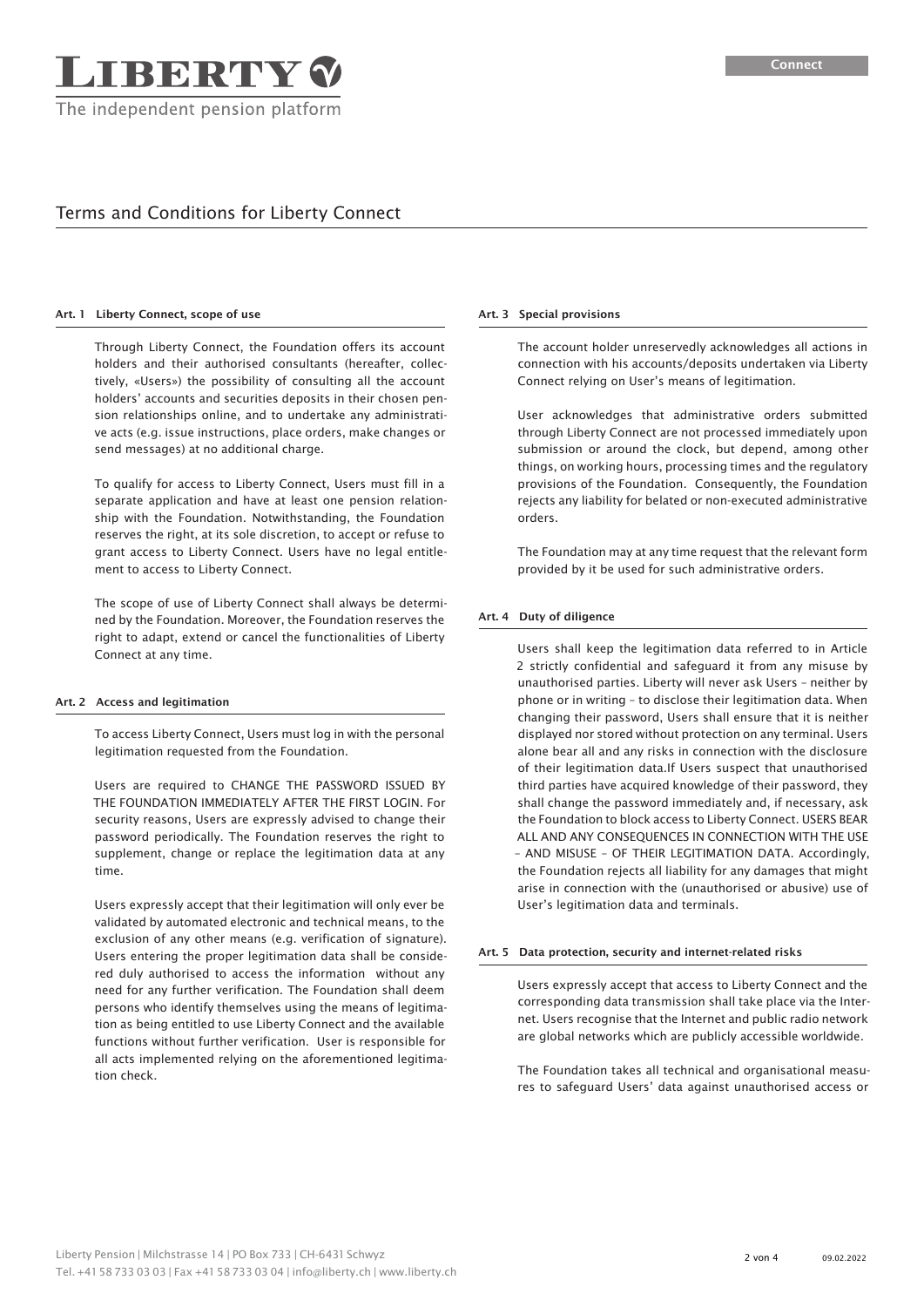other unlawful data processing. The data displayed to Users over Liberty Connect is sourced from the relevant systems and areas of the Foundation and remains visible as long as User is online.

**TBBRTY V** 

The independent pension platform

Users acknowledge that, even with the latest security measures, the Internet DOES NOT OFFER COMPLETE SECURITY. Users are aware that their terminal devices can be a weak spot in the use of Liberty Connection since it is outside the Foundation's control. As a result, the Foundation declines any liability for User terminals.

USERS EXPRESSLY ACKNOWLEDGE THE FOLLOWING RISKS: inadequate knowledge of the system and faulty security procedures at User's terminal may facilitate unauthorised access. There is the permanent threat that viruses and the like may spread to User's terminal when it is connected with a public network (e.g. Internet). Moreover, while User is online with Liberty Connect, third parties may manage to access User's terminal unnoticed. IT IS UP TO USERS TO OBSERVE CUSTO-MARY RULES OF CONDUCT WHEN USING THE INTERNET AND THEIR TERMINALS IN ORDER TO SAFEGUARD AGAINST UNAU-THORISED ACCESS BY THIRD PARTIES AND PREVENT LOSS OF DATA. Moreover, the Foundation has no control over whether and how a User's internet provider analyses data traffic. Therefore, it may not be possible to determine when and with whom a User came into contact.

If, after accessing Liberty Connect, a User does not interact with the program for a certain lapse of time, the current session will be closed automatically for security reasons. In that case, User will have to log in again to re-access the program.

## Art. 6 Electronic documents

As soon as the electronic documents are made available to User in the relevant environment on Liberty Connect, they shall be deemed delivered. The time limits indicated on the individual documents shall start to run from delivery.

User has sole responsibility for the due storage of the electronic document. Complaints, if any, shall be dealt with in accordance with the General Terms and Conditions and Regulations of the Foundation.

User may ask to receive electronic documents in hard copy at any time. The Foundation reserves the right to charge any ensuing costs to User's account in accordance with the Foundation's applicable regulations.

## Art. 7 Exclusion of Liability

The content presented on Liberty Connect is carefully prepared. The Foundation is not liable for the accuracy or completeness of any data concerning the accounts and security deposits made available via Liberty Connect. The information and data displayed correspond to the status of the transactions posted in accounting and shall be deemed provisional and not binding.

The Foundation does not provide the technical access to Liberty Connect. Users alone are responsible. As a result, the Foundation is not liable for the provider or for Users' terminals and offers no support.

Liability is excluded for all damage arising to Users in connection with transmission errors, technical defects, necessary systems maintenance, unlawful interference with network facilities and malicious blocking of electronic access, faults or interruptions or other deficiencies on the part of the telephone network and Internet provider. LIABILITY IS GENERALLY EXCLUDED FOR ALL DAMAGE IN CONNECTION WITH THE USE OF THE INTERNET.

Upon detection of a security risk, the Foundation reserves the right to interrupt access to Liberty Connect until the security risk is eliminated to protect Users. Liability is excluded in respect of any damage arising as a result of such interruptions or of blocking in accordance with Article 8.

## Art. 8 Blocking

The Foundation shall be entitled to block access to Liberty Connect without notice if it identifies a security risk of any kind or for any other reason.

If an incorrect password is entered several times, access shall be automatically blocked for security reasons.

To release blocking, Users may contact the Foundation by phone (+41 58 733 04 44) or apply for unblocking in writing to Liberty Vorsorge, Milchstrasse 14, Postfach 733, 6431 Schwyz. The single-use password required for unblocking will be sent to Users by post to the address registered with the Foundation. Once the single-use password has been entered, the password must be changed immediately.